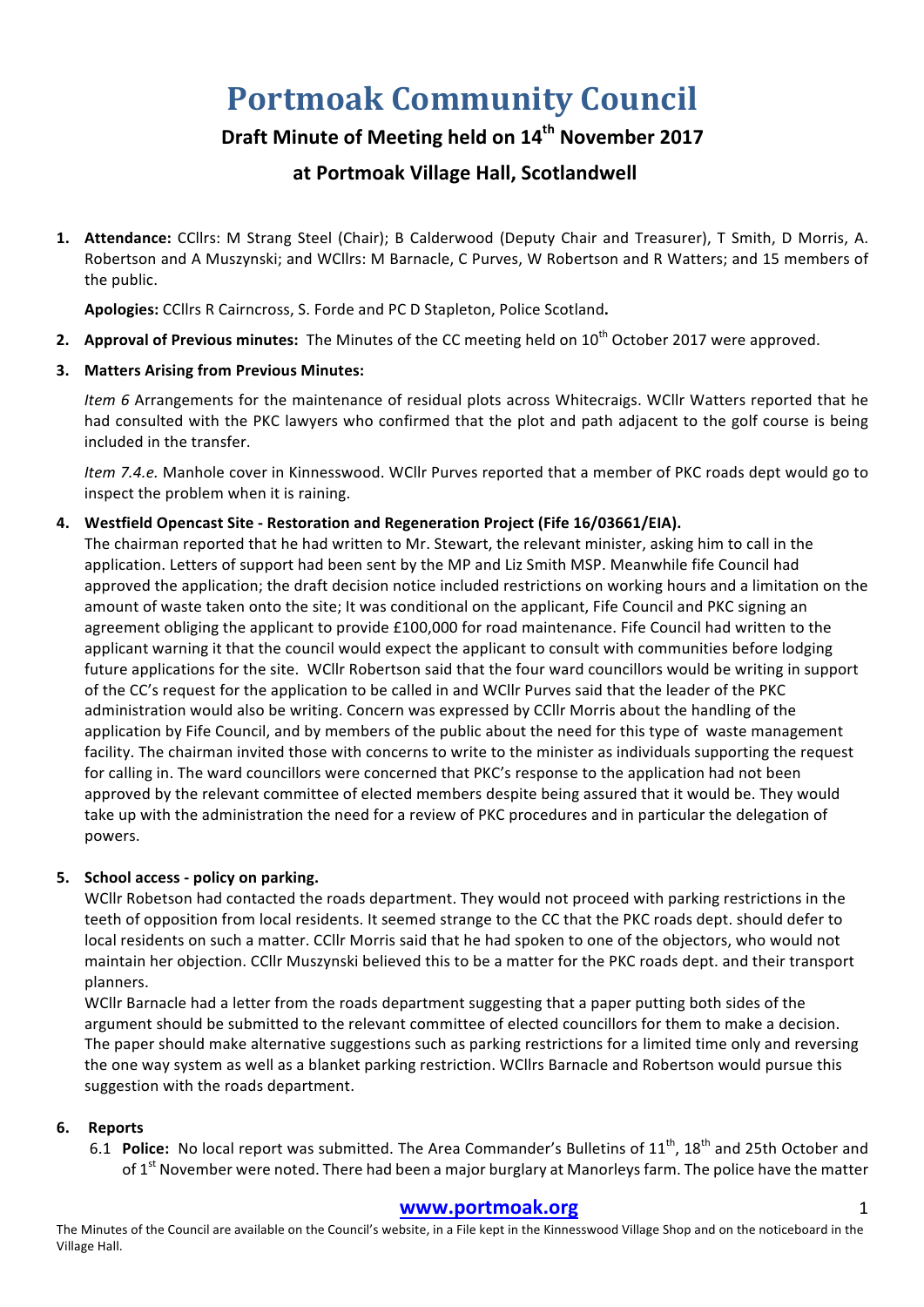in hand. It appeared that there had been a reconnaissance as the thieves knew what they were looking for. There had been a further accident at the bend on the C50 at the Manorleys turn off. Only one car was involved.

6.2 Treasurer: The balance at the month ending 30<sup>th</sup> September was £475.20 in the General Account; and £1,042.23 in the Michael Bruce Way Account giving a total of £1,517.43.

#### 6.3 **Planning**:

- 1. *New applications:*
- a) 17/03377/FULL (FIFE). Installation of up to 10 gas engines generating 19.96MWe at Westfield OCCS Fife. Considerable concern was expressed at the way that this application had been lodged on the day after Fife council had decided to approve the in principle application (IPA) for the whole site. Why had this development not been included in the IPA? Why had there been no consultation with communities as recommended in the Fife Council letter? Why fossil fuels in what purported to be a green development? CC and public concerns were raised over the impact of CO2 emissions on the environment. It was agreed that the CC would object on environmental and procedural grounds:- (a)expressing concern at the applicant's procedure and in particular the failure to carry out any consultation with the CC (b) objecting to the application on the grounds of insufficient information on the effect on air quality and the effect of noise in particular unless the acoustic screen to the north and west of the development is installed; and also on the ground that the environmental work promised should be carried out before the development is commenced including the provisions for access etc in the IPA draft decision and should include provision for access from Portmoak.
- b) 17/01749/FLL. Land 90 Metres West of Findatie Farm. Erection of a dwellinghouse and stables. The CC had already agreed not to object but to comment that consideration should be given to moving the proposed house further down the hill where it would be less conspicuous.
- c) Loch Leven's Larder. 17/01738/ADV (Display of signs);
- d) Loch Leven's Larder. 17/01621/FLL (Alterations to car park, play area and landscaping);
- e) Loch Leven's Larder. 17/01885/FLL (Erection of mixed use barn retail cook school and function venue).

The CC had no comment on the first two applications. They were supportive of the proposals in the third but had some concerns about the impact of increased traffic on the dangerous junction at Balgedie Toll and about the noise generated by evening functions. The chairman reported that the Nivens would make a presentation to the next CC meeting and he would seek an extension of time for lodging comments until after that had taken place (**Extension of time granted**).

f) 1 Friar Place, Scotlandwell. 17/01990/FLL. Erection of boundary fence(retrospective). This relates to the fence of which CCllr Forde had complained. The chairman had inspected it. The fence as erected obscures the sightlines when driving out of Friar Place. The application is not truly retrospective as it proposes a fence on a different line, which allows for a proper sightline but does not say anything about removal of the existing fence. It was agreed to write to the planners to say that the existing fence, at least so far as fronting The Causeway must be removed.

#### **www.portmoak.org** 2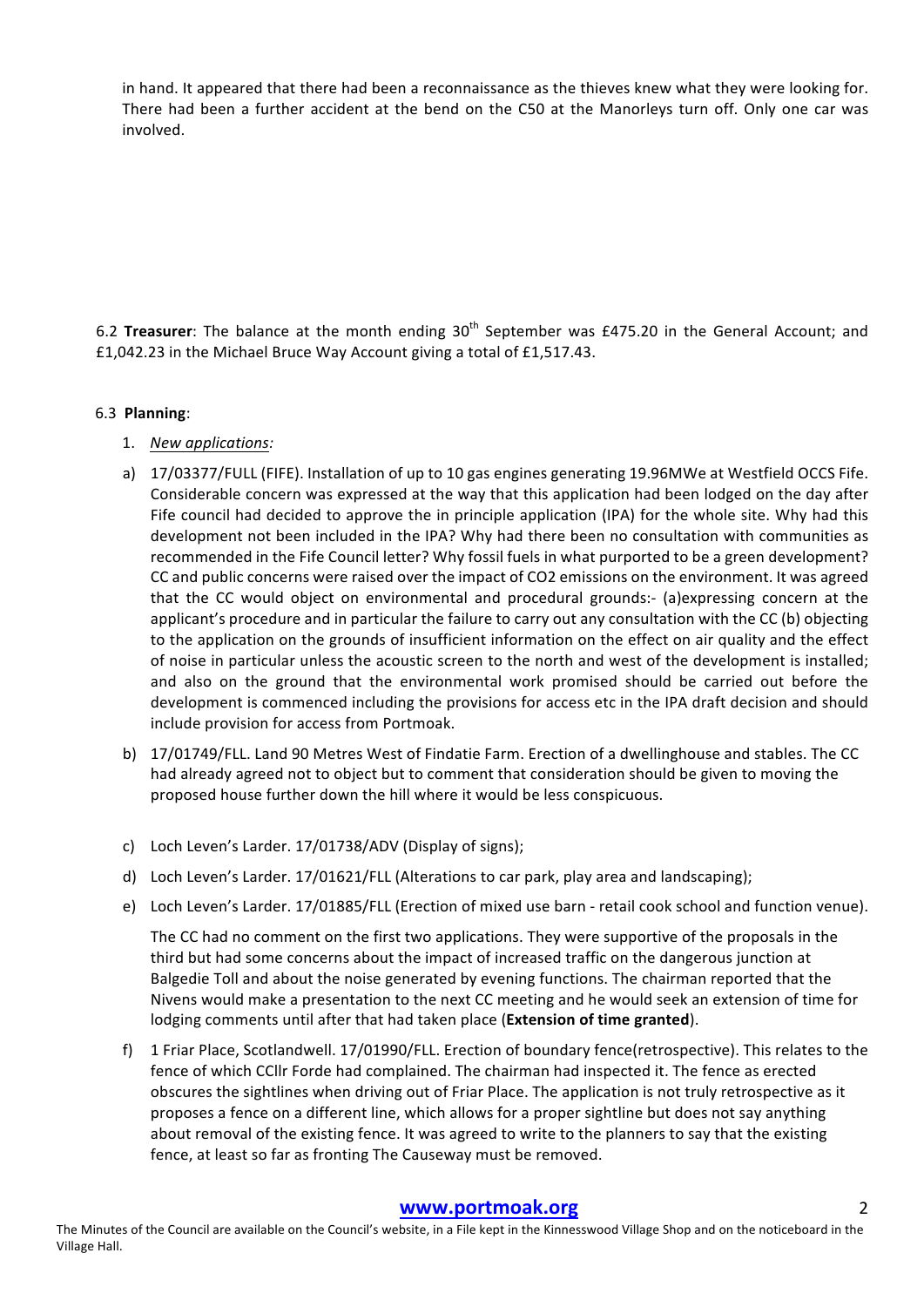# *2. Progress with Developments*

a)17/01596/IPL. Land 50 metres south of 9 Bishop Terrace, Kinnesswood. Erection of a dwelling house in principle. (Stephen's Field). The chairman reported that he and CCllrs Cairncross and Morris had met with Peter marshall and John Stephen. They were looking at an alternative to the proposal and would report at a further meeting fixed for 4<sup>th</sup> December.

b)16/00325/CON Lomond Inn, Report on request for Building Safety Evaluation. A surveyor from PKC had looked at the gable wall which had given rise to concern and pronounced it safe.

#### 6.4 **Roads:**

- a) Wester Balgedie/Carsehall Junction. CCllr Calderwood reported that there had been a meeting onsite with local residents, Darryl Macewan and WCllr Robertson. There are three blind spots and much increased traffic partly due to Loch Leven's Larder . Darryl Macewan suggested 4 way traffic lights as a solution and he will investigate both the practicalities and finance. The planning application from Loch Leven's Larder is likely to lead to more traffic so action is required. The long term solution, it was agreed, is a realinement of the road to the northwest of the Toll. Robin Niven said that he could make ground available, but not on the shortest and most economical route.
- b) Footpath from Scotlandwell to the Church, Hall and beyond. WCllr Purves reported that Darryl Macewan had agreed to a site meeting at which Willie Greig from the bereavement department would also be present. The Chairman said that he had written to the owners of the field between Scotlandwell and the church seeking a meeting and awaited a reply.
- c) Vehicle Activated signs. CCllr Calderwood reported that he had had a meeting at which it was proposed that three signs be placed in Scotlandwell and two in Kinnesswood. Finding a suitable spot to site them was not easy as a power source was required, they needed to be a certain distance off the carriageway, and also far enough away from the edge of the restricted zone to avoid activation by vehicles outside it. Also, to make way for the signs some items might have to be moved. Detailed proposals would be forthcoming shortly. It was confirmed that the signs could be set to function at different speeds e.g.20mph instead of 30mph.
- 6.5 Paths: CCllr Tom Smith reported that PKC had held a useful workshop for paths groups. Planning for work next year, including a large project for improvement was taking place. Cattle were poaching the surface of the Michael Bruce Wav.

# **7.** PKC Ward Cllr Reports:

*WCllr Callum Purves*. He has had a meeting with Chic Haggart who is now considering a review of policy on 20mph limits 

*WCllr M Barnacle.* He has met Peter Marshall(PKC planning) with WCllrs Robertson and Watters to discuss the proposed Local development plan (LDP2) being presented to PKC on 22<sup>nd</sup> November. The only change in this version is to specify a range for the numbers of units on a site instead of an indicative number. The maximum in the range will only be exceeded in exceptional circumstances. They also discussed development site zonings in Portmoak with Kinnesswood and Scotlandwell unchanged in the LDP.. The possibility of zoning Stephens Field, as public open space, leaving the house site unzoned, was discussed but Peter Marshall had advised the WCllrs to leave it as it is. The cemetery situation is recognised and there are changes to PM4. If approved, the plan will go out for consultation in the New Year, but it will be regarded as PKC's settled will.

*WCllr W* Robertson. He reported that with effect from April there will be a charge of £25 per annum for the collection of garden waste. This is a pure money raising exercise and PKC estimate that 50% of those with brown bins will pay for this service. There may be an effort to supply brown bins to those who do not already have them.

*WCllr R Watters.He had nothing further to report.* 

#### 8. Matters previously notified to the Secretary plus matters raised from the floor.

a. A member of the public raised the issue of a supply of water from Scottish water when the normal supply fails. Apparently they do not bring water to a house unless the occupier asks for it and the supply has been

#### **www.portmoak.org** 3

The Minutes of the Council are available on the Council's website, in a File kept in the Kinnesswood Village Shop and on the noticeboard in the Village Hall.